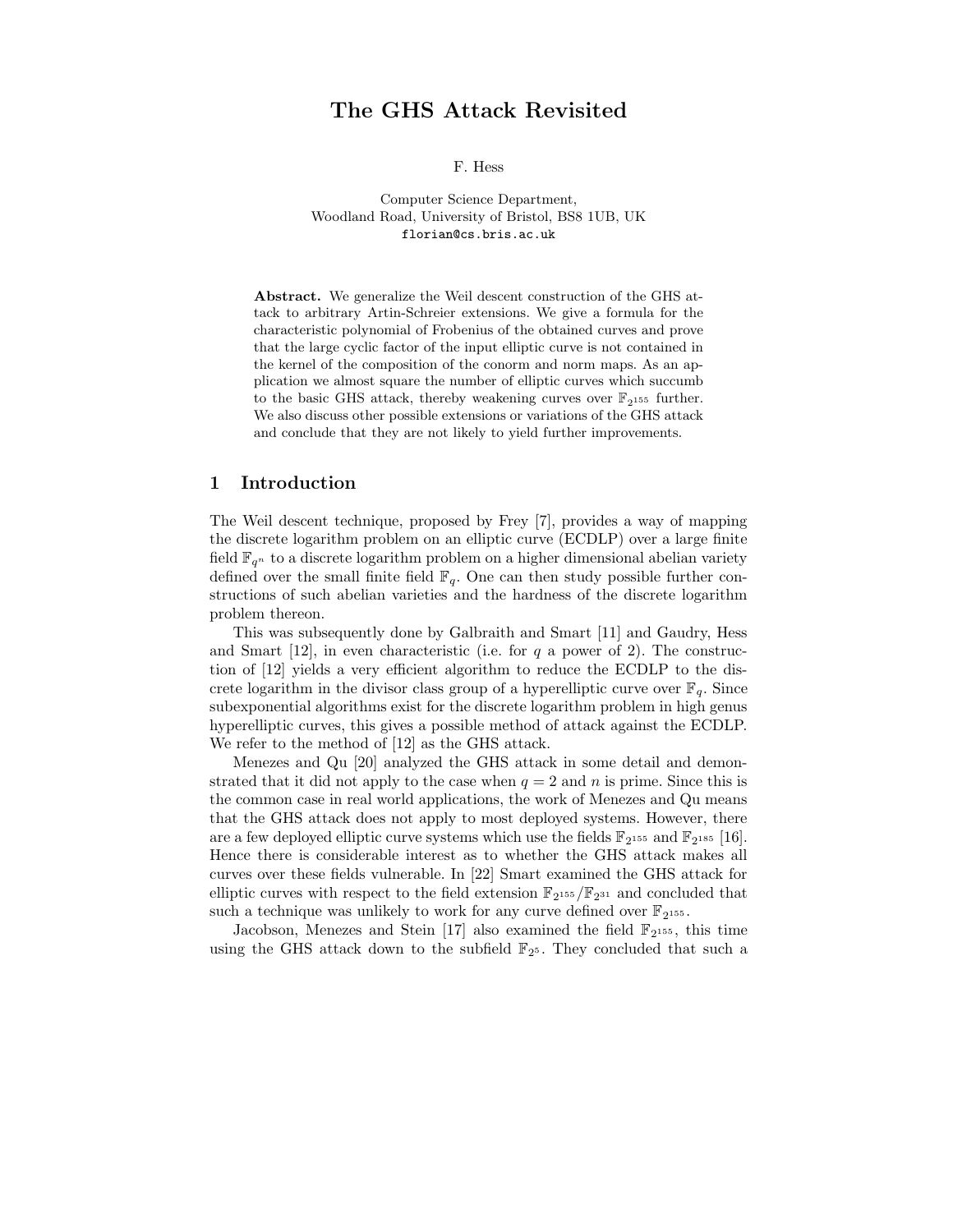strategy could be used in practice to attack around 2 <sup>33</sup> isomorphism classes of elliptic curves defined over  $\mathbb{F}_{2^{155}}$ . Since there are about  $2^{156}$  isomorphism classes of elliptic curves defined over  $\mathbb{F}_{2^{155}}$ , the probability that the GHS attack is applicable to a randomly chosen one is negligible. A further very detailed analysis for many other fields was carried out by Maurer, Menezes and Teske [18]. They identified all extension fields  $\mathbb{F}_{2^n}$ , where  $160 \leq n \leq 600$ , for which there should exist a cryptographically interesting elliptic curve over  $\mathbb{F}_{2^n}$  such that the GHS attack is more efficient for that curve than for any other cryptographically interesting elliptic curve over  $\mathbb{F}_{2^n}$ . Ciet, Quisquater and Sica [5] discussed the security of fields of the form  $\mathbb{F}_{2^{2d}}$  where d is a Sophie-Germain prime.

Galbraith, Hess and Smart [10] extended the GHS attack to isogeny classes of elliptic curves. The idea is to check whether a given elliptic curve is isogenous to an elliptic curve for which the basic GHS attack is effective. Then one computes the isogeny and reduces the ECDLP to that curve. This greatly increased the number of elliptic curves which succumb to the GHS attack.

The GHS attack has also been generalized to hyperelliptic curves, in even characteristic by Galbraith [9] and odd characteristic by Diem [6].

In this paper we extend the GHS attack for elliptic curves in characteristic two even further, almost squaring the number of curves for which the basic GHS attack of [12] was previously applicable. In order to do so we generalize the construction of [12] and [9] to arbitrary Artin-Schreier extensions, and this enables us to utilize different Artin-Schreier equations than have been previously considered. These new results are then combined with the technique of [10].

For example, for the field extension  $\mathbb{F}_{2^{155}}/\mathbb{F}_{2^5}$ , among the  $2^{156}$  isomorphism classes of curves there are around  $2^{104}$  which are vulnerable to attack under the extended method of [10]. Using the new construction we obtain that around  $2^{123}$ additional isomorphism classes should now be attackable.

On the other hand it should be noted that the curves produced by our generalized construction, although they have the same genera as in [12], are no longer hyperelliptic. As a consequence solving the discrete logarithm problem in the divisor class group of these curves is much more complicated and in general slower by a factor polynomial in the genus. The precise efficiency and practical implications have yet to be determined.

In the paper we further give a formula for the characteristic polynomial of Frobenius of the constructed curves and discuss conditions under which the discrete logarithm problem is preserved when mapped to the corresponding divisor class group by the conorm-norm homomorphism. In even characteristic special versions of these results have been presented in [13], and similar statements for the conorm-norm homomorphism have been independently obtained by Diem [6]. We additionally discuss a number of other possible variations of the construction, and conclude that they are not likely to yield any further improvements. We also address the algorithmic issues of computing the final curves and solving the discrete logarithm on them.

The results of this paper show that curves defined over fields of composite extension degree over  $\mathbb{F}_2$ , especially 155, may be more susceptible to Weil descent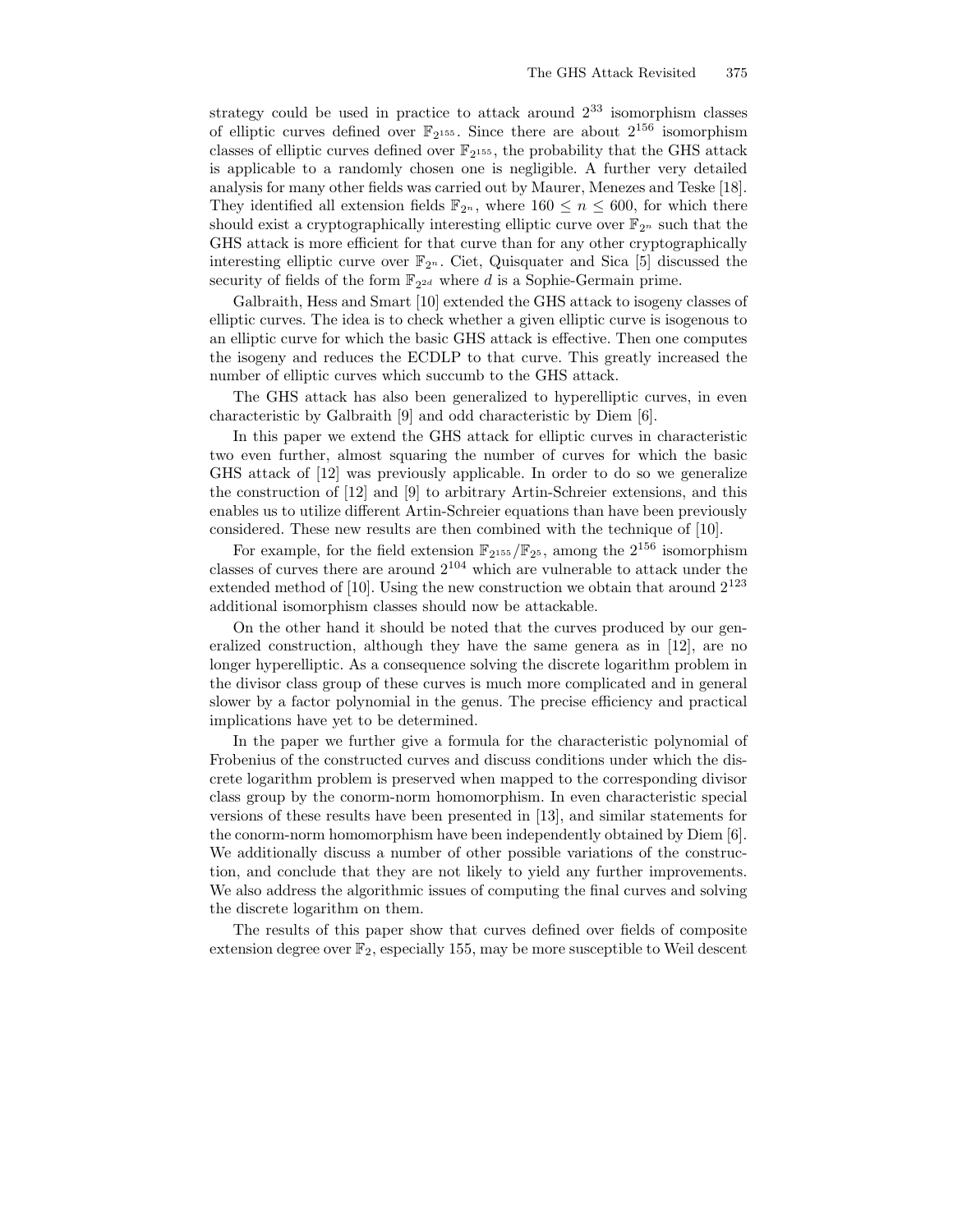attacks than suggested by previous methods. Our techniques do however not pose a threat for prime extension degrees in small characteristic or prime fields in large characteristic.

The remainder of the paper is organized as follows. In section 2 we describe the technique of Weil descent using Artin-Schreier extensions. In section 3 we specialize to elliptic curves and even characteristic, and generalize the construction of [12]. In section 4 we combine these results with the method of [10] thereby obtaining our new construction. In section 5 we investigate various possibly more effective extensions and variations, and in section 6 we address algorithmic issues of computing the final curves and solving the discrete logarithm problem. Due to lack of space some proofs had to be omitted but will appear in the full version of the paper.

# 2 Weil Descent with Artin-Schreier Extensions

In this section we briefly describe Artin-Schreier extensions, defined below, and explain how the discrete logarithm in the divisor class group of an Artin-Schreier curve of small genus over a large finite field can be related to an equivalent discrete logarithm problem in the divisor class group of a curve of larger genus but defined over a smaller finite field.

Let p be a prime,  $q = p^r$ ,  $k = \mathbb{F}_q$  and  $K = \mathbb{F}_{q^n}$ . We abbreviate  $F = K(x)$  and let  $f \in F$  be a rational function. A simple Artin-Schreier extension, denoted by  $E_f$ , is given by adjoining to F a root of the polynomial  $y^p-y-f \in F[y]$ . Examples of such extensions are the function fields of elliptic curves in characteristic two and three.

The Artin-Schreier operator is denoted by  $\wp(y) = y^p - y$ . We then also write  $F(\wp^{-1}(f))$  for  $E_f$  and  $\wp(F) = \{f^p - f | f \in F\}$ . More generally we will use the following construction and theorem which is a special version of [21, p. 279, Theorem 3.3]:

**Theorem 1** Let  $\overline{F}$  be a fixed separable closure of F. For every additive subgroup  $\Delta \leq F$  with  $\wp(F) \subseteq \Delta \subseteq F$  there is a field  $C = F(\wp^{-1}(\Delta))$  with  $F \subseteq C \subseteq \overline{F}$ obtained by adjoining all roots of all polynomials  $y^p - y - d$  for  $d \in \Delta$  in  $\overline{F}$  to  $F$ . Given this, the map

$$
\Delta \mapsto C = F(\wp^{-1}(\Delta))
$$

defines a 1-1 correspondence between such additive subgroups  $\Delta$  and abelian extensions  $C/F$  in  $\overline{F}$  of exponent p.

We intend to apply this construction only for very special  $\Delta$  which we introduce in a moment. By a Frobenius automorphism with respect to  $K/k$  of a function field over K we mean an automorphism of order  $n = [K : k]$  of that function field which extends the Frobenius automorphism of  $K/k$ . Raising the coefficients of a rational function in  $F = K(x)$  to the q-th power yields for example a Frobenius automorphism of F with respect to  $K/k$ , which we denote by  $σ$ .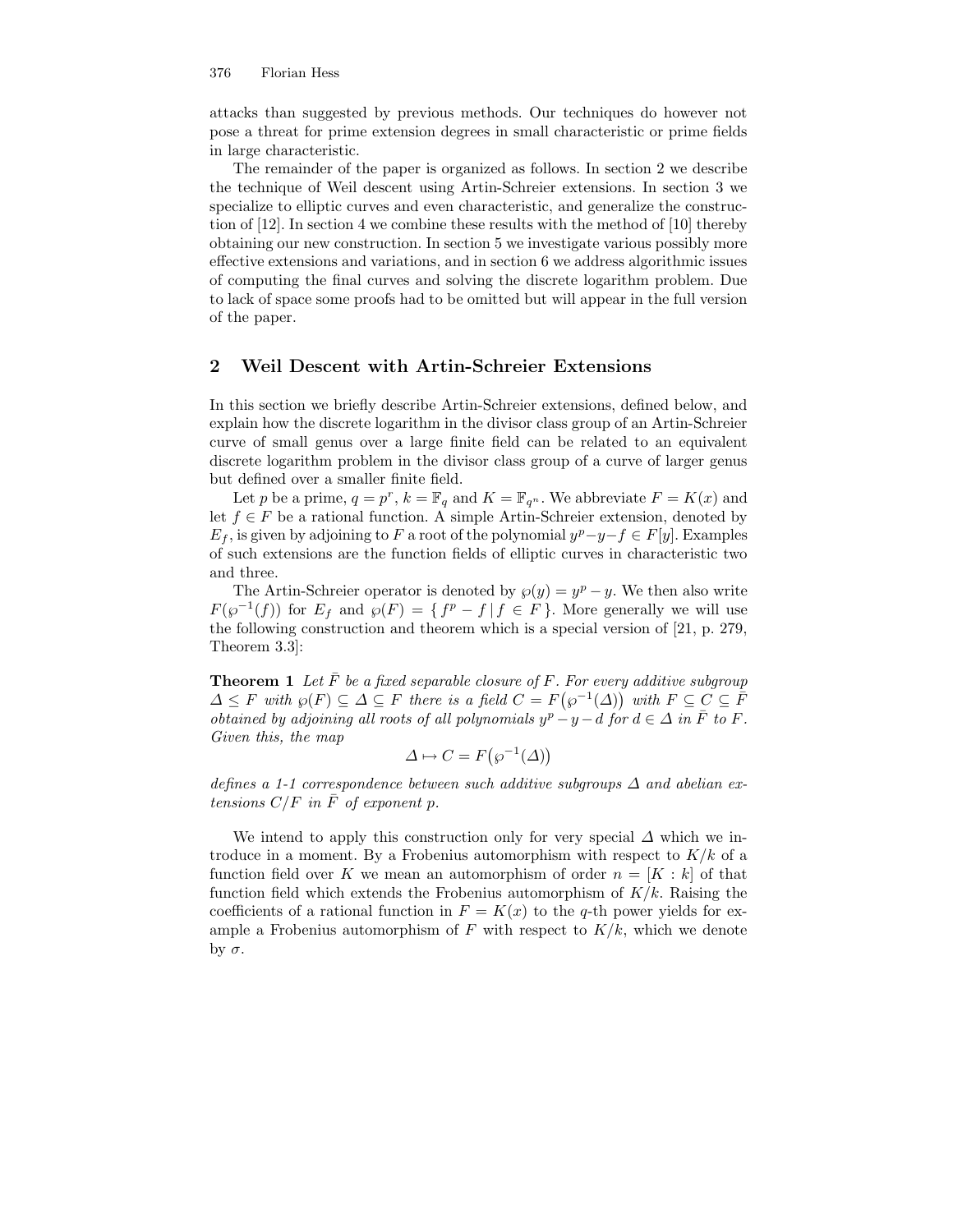For  $f \in F$  we define  $\Delta_f := \{ d^p - d + \sum_{i=0}^{n-1} \lambda_i \sigma^i(f) | d \in F$  and  $\lambda_i \in \mathbb{F}_p \}.$ Also, let  $m_f = \sum_{i=0}^m \lambda_i t^i$  with  $\lambda_m = 1$  be the unique polynomial of smallest degree in  $\mathbb{F}_p[t]$  such that  $\sum_{i=0}^m \lambda_i \sigma^i(f) = d^p - d$  for some  $d \in F$ .

In the following we consider the field  $C = F(\wp^{-1}(\Delta_f))$  which exists by Theorem 1. One can show that it has degree  $p^{\deg(m_f)}$  over F.

Given  $E_f$  and  $K/k$ , the basic idea of Weil descent with Artin-Schreier extensions is to derive certain conditions under which C admits a Frobenius automorphism with respect to  $K/k$  extending  $\sigma$ . One then forms the fixed field  $C_0$  of that automorphism, which is the function field of a curve defined over  $k$  and has the same genus as C. The discrete logarithm problem is mapped from  $Cl^0(E_f)$ to  $Cl^0(C_0)$ , the divisor class groups of degree zero divisors of  $E_f$  and  $C_0$ , using the composition of the conorm map  $Con_{C/E_f}$  and the norm map  $N_{C/C_0}$ . There are thus three main questions:

- 1. Under which conditions does  $\sigma$  extend to a Frobenius automorphism of  $C$ with respect to  $K/k$ ?
- 2. What is the genus of  $C$ ?
- 3. Is the discrete logarithm problem preserved under the conorm-norm map?

In the full version of the paper we answer these questions for general Artin-Schreier extensions in every characteristic. For the sake of simplicity and since it is the most interesting case we restrict to elliptic curves in characteristic two in this paper. We only note the following theorem, where  $g_C$  and  $g_{E_f}$  denote the genus of C and  $E_f$  respectively.

**Theorem 2** Assume  $\deg(m_f) \geq 2$ ,  $\Delta_f \cap K \subseteq \wp(F)$  and that  $F(\wp^{-1}(f, \sigma(f)))$ has genus greater than 1. The genus of  $C$  then satisfies

$$
g_{E_f} p^{\deg(m_f)-2} + 1 \leq g_C \leq g_{E_f} \cdot n (p^{\deg(m_f)} - 1)/(p - 1).
$$

The cofactor n in the upper bound can be dropped if f has  $\sigma$ -invariant poles. The theorem means that any attack using an Artin-Schreier construction fails if deg( $m_f$ ) is too large since the genus of C is exponential in deg( $m_f$ ). A lower bound for  $\deg(m_f)$  is given by the smallest degree of a non-linear factor in  $\mathbb{F}_p[t]$ of the polynomial  $t^n - 1 \in \mathbb{F}_p[t]$ . For prime values of n this is usually too big. We remark that the conditions of the theorem are not restrictive in our situation. If one of them is not satisfied the discrete logarithm problem would in practice not be preserved when mapped to  $C_0$ .

# 3 Generalizing the basic GHS Attack

The Artin-Schreier construction of [12] applies to the case where  $E_f$  is the function field of an elliptic curve and  $F$  is the rational function field, over a finite field of characteristic two. We now describe a generalization of this construction, along the lines of the previous section.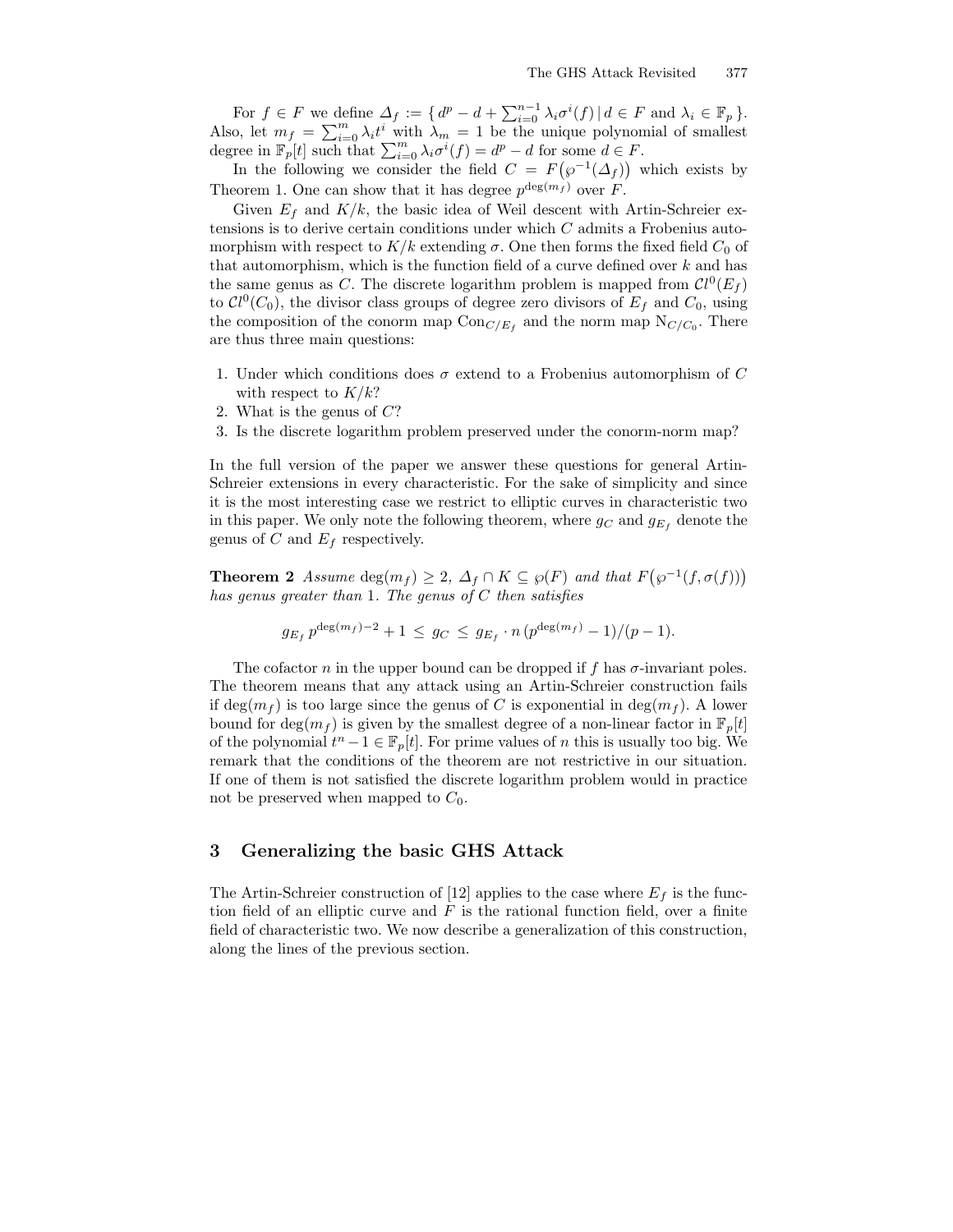Let  $p = 2$  and  $f = \gamma/x + \alpha + \beta x$  for  $\gamma, \alpha, \beta \in K$  with  $\gamma\beta \neq 0$ . We define  $\Delta_f$ and C as in section 2. Also, we define the polynomials  $m_{\gamma}$  and  $m_{\beta}$  for  $\gamma$  and  $\beta$ as  $m_f$  for f in section 2. Then

$$
m_f = \begin{cases} \operatorname{lcm}(m_\gamma, m_\beta) & \text{if } \alpha = d^2 + d \text{ for some } d \in K, \\ \operatorname{lcm}(m_\gamma, m_\beta, t+1) & \text{otherwise.} \end{cases} \tag{3}
$$

We remark that  $\alpha = d^2 + d$  for some  $d \in K$  is equivalent to  $\text{Tr}_{K/\mathbb{F}_2}(\alpha) = 0$ .

The following two theorems answer the first two questions stated above.

**Theorem 4** The Frobenius automorphism  $\sigma$  of F with respect to  $K/k$  extends to a Frobenius automorphism of C with respect to  $K/k$  if and only if at least one of the conditions  $\text{Tr}_{K/\mathbb{F}_2}(\alpha) = 0$ ,  $\text{Tr}_{K/k}(\gamma) \neq 0$  or  $\text{Tr}_{K/k}(\beta) \neq 0$  holds.

If at least one of the conditions of the Theorem is satisfied, then  $C/F$  is necessarily regular (that is,  $K$  is algebraically closed in  $C$ ).

**Theorem 5** If  $C/F$  is regular then the genus of  $C = F(\wp^{-1}(\Delta))$  is given by

$$
g_C = 2^{\deg(m_f)} - 2^{\deg(m_f) - \deg(m_{\gamma})} - 2^{\deg(m_f) - \deg(m_{\beta})} + 1.
$$

Before we proceed to answer the third question stated above we pause to explain how the results of [12], except for the hyperellipticity, can be recovered from these two theorems. In [12] the special case  $\gamma = 1$  is considered where  $C/F$  is necessarily regular. Let  $m = \deg(m_f)$ . For the existence of the Frobenius automorphism with respect to  $K/k$  we note that  $\text{Tr}_{K/k}(\gamma) \equiv n \mod 2$  holds and that  $\text{Tr}_{K/k}(\beta) \neq 0$  is equivalent to  $(t+1)^u | m_\beta$  where  $u = 2^{v_2(n)}$ . This shows that the condition (2) in Lemma 6 of [18] is necessary and sufficient and that condition (†) of [12] is sufficient for the existence of the Frobenius automorphism. For the genus of C we obtain  $2^{m-1} - 2^{m-\deg(m_\beta)} + 1$ . Depending on whether  $(t+1)| m_{\beta}$  or not this gives  $m - \deg(m_{\beta}) = 0$  or  $m - \deg(m_{\beta}) = 1$  and hence a genus of  $2^{m-1}$  or  $2^{m-1} - 1$ , as in [12]. In addition we now obtain the following more precise statement.

**Corollary 6** Let  $\gamma \in k$ . The genus of C is  $2^{m-1}-1$  if and only if  $\text{Tr}_{K/\mathbb{F}_{q^u}}(\beta) = 0$ where  $u = 2^{v_2(n)}$ .

We continue the discussion and address the above third question. We assume that the conditions of Theorem 4 are fulfilled so that  $\sigma$  extends to a Frobenius automorphism of C with respect to  $K/k$ , again denoted by  $\sigma$ . For  $h \in \Delta_f$  with  $h = c/x + a + bx$  define  $s(h) = \min\{ s \geq 1 \mid \sigma^s(c) = c \text{ and } \sigma^s(b) = b \}.$  Then  $\sigma^{s(h)}$ is the smallest power of  $\sigma$  which yields an automorphism of  $E_h$ . This means that  $E_h$  is the constant field extension of an elliptic curve defined over  $\mathbb{F}_{q^{s(h)}}$ . For example, if  $n/s(h)$  is odd then  $E_h = E_{\tilde{h}}$  where  $\tilde{h} = c/x + \text{Tr}_{K/\mathbb{F}_{q^{s(h)}}}(a) + bx \in$  $\mathbb{F}_{q^{s(h)}}(x)$ . Let us denote by  $\tilde{E}_h$  the fixed field of  $\sigma^{s(h)}$  in  $E_h$ .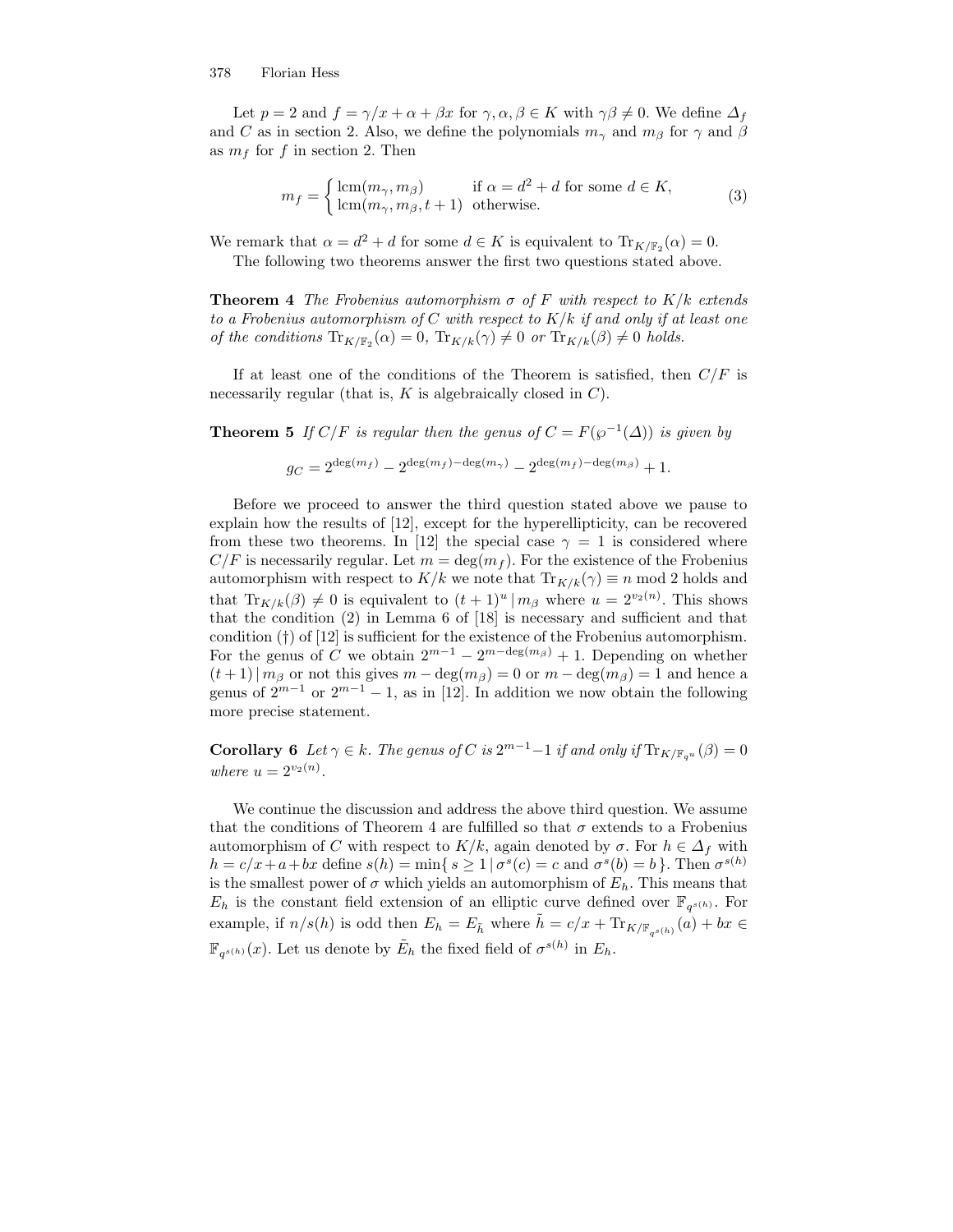**Theorem 7** For the homomorphism  $\phi_h : Cl^0(E_h) \to Cl^0(C_0)$  given by  $N_{C/C_0} \circ$  $Con_{C/E_h}$  we have under the conditions of Theorem 4 that

$$
\mathrm{N}_{E_h/\tilde{E}_h}^{-1}(0) \subseteq \ker(\phi_h) \subseteq \mathrm{N}_{E_h/\tilde{E}_h}^{-1}(\mathcal{C}l^0(\tilde{E}_h)[2^{\deg(m_f)-1}]).
$$

We are of course mainly interested in the case  $h = f$ . The theorem means in words, that if  $E_h$  is not defined by a subfield curve, that is  $s(h) = n$ , then the kernel of the conorm-norm homomorphism contains only elements of order dividing  $2^{\deg(m_f)-1}$ . Since the discrete logarithm problem on  $E_f$  lives in a cyclic group of large prime order it is preserved under the conorm-norm homomorphism. On the other hand, if  $E_f$  is defined by a subfield curve, then the kernel of the conorm-norm homomorphism does contain the large prime factor and the discrete logarithm problem is not preserved. Note that by applying a suitable change of variables  $x \mapsto \lambda x$  the method can be made to work for subfield curves nevertheless.

Interestingly,  $C_0$  is in a sense universal in that it preserves discrete logarithms in large prime subgroups for all  $E_h$  and  $h \in \Delta_f$  with  $s(h) = n$ . We also remark that if the conditions of Theorem 4 are not fulfilled, then  $\sigma$  may still be extended to C but not as a Frobenius automorphism with respect to  $K/k$ . Theorem 7 remains true for this case with  $\tilde{E}_h$  necessarily a rational function field, so that the discrete logarithm problem is not preserved (see the full version of the paper).

We finish the general discussion with a formula for the characteristic polynomial of Frobenius of  $C_0$  over k. Let S be a set of elements  $h = c/x + a + bx$ in  $\Delta_f$  such that  $h_1 \neq \sigma^i(h_2)$  for all  $h_1, h_2 \in S$ ,  $h_1 \neq h_2$  and  $0 \leq i \leq n-1$ , and such that for every  $h_1 \in \Delta_f$  there exists an  $h_2 \in S$  and  $0 \leq i \leq n-1$  with  $h_1 = \sigma^i(h_2)$ . Let us write  $\chi_{\tilde{E}_h}(t)$  and  $\chi_{C_0}(t)$  for the characteristic polynomials of Frobenius of  $\tilde{E}_h$  and  $C_0$  (note the different constant fields).

Theorem 8 Under the conditions of Theorem 4 we have that

$$
\chi_{C_0}(t) = \prod_{h \in S} \chi_{\tilde{E}_h}(t^{s(h)}).
$$

# 4 Applications

A representative for each isomorphism class of ordinary elliptic curves defined over K with  $p = 2$  is given by  $Y^2 + XY = X^3 + \alpha X^2 + \beta$  with  $\beta \in K$  and  $\alpha \in \{0, \omega\}$  where  $\omega \in \mathbb{F}_{2^u}$  for  $u = 2^{v_2(nr)}$  is a fixed element with  $\text{Tr}_{\mathbb{F}_{2^u}/\mathbb{F}_2}(\omega) = 1$ . The associated Artin-Schreier equation is  $y^2 + y = 1/x + \alpha + \beta^{1/2}x$ , obtained by the transformation  $Y = y/x + \beta^{1/2}$ ,  $X = 1/x$  and multiplication by  $x^2$ . The same normalization of  $\alpha$  is also possible for the more general Artin-Schreier equations  $y^2 + y = \gamma/x + \alpha + \beta x$  of section 3.

It was the equation  $y^2 + y = 1/x + \alpha + \beta^{1/2}x$  which has been used in [12] to perform the Weil descent. However, since  $(ax + b)/(cx + d)$  for  $a, b, c, d \in K$ with  $ad - bc \neq 0$  is also a generator of F we could also make a substitution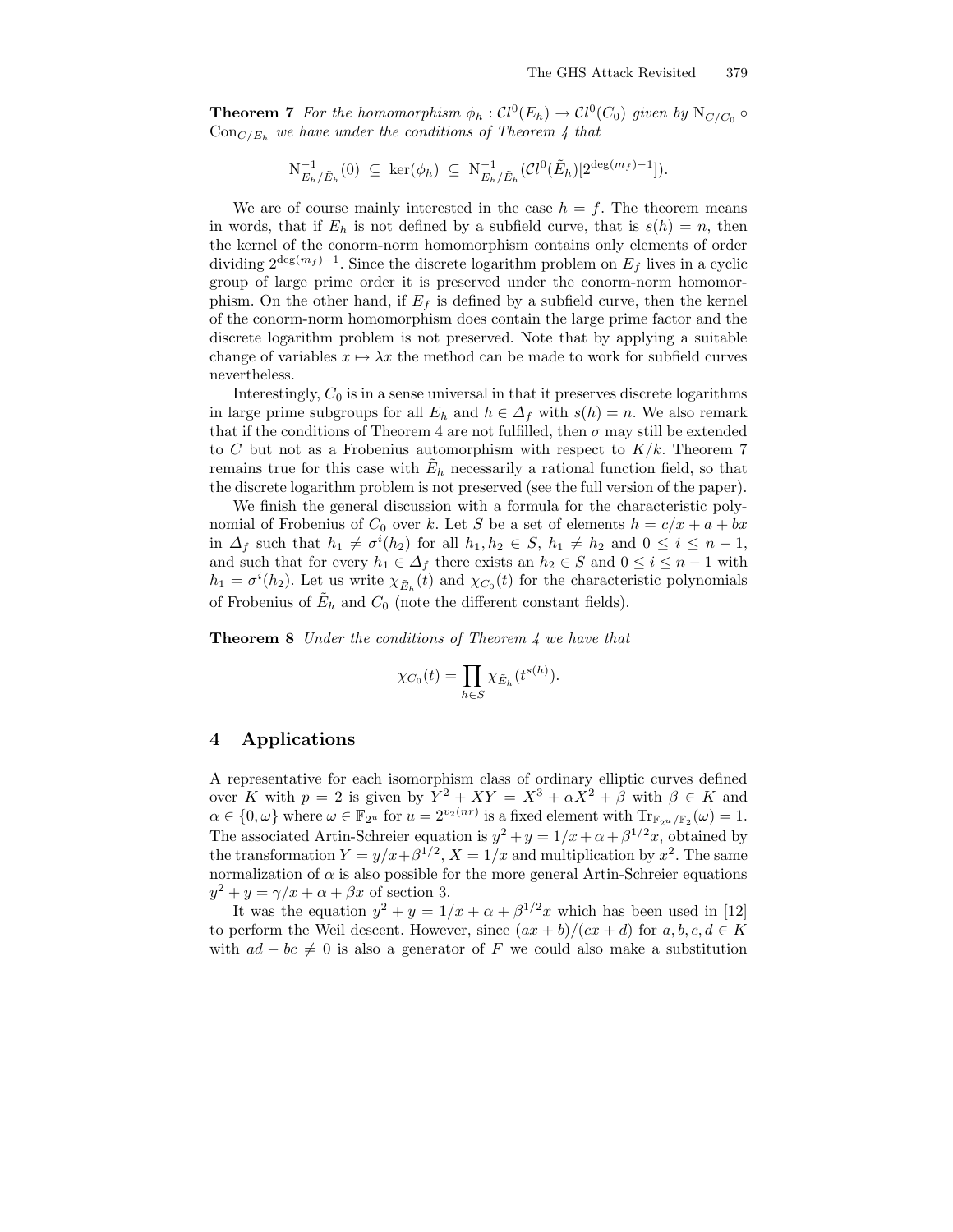$x \mapsto (ax + b)/(cx + d)$  and apply the results of the previous sections to  $f =$  $(cx+d)/(ax+b)+\alpha+\beta^{1/2}(ax+b)/(cx+d)$ . Since we aim at getting as small values of  $m = \deg(m_f)$  as possible, because of Theorem 2, we require that f has  $\sigma$ -invariant poles. But this implies  $b = \lambda a$  and  $d = \mu c$  for  $\lambda, \mu \in k$ . Hence  $(ax+b)/(cx+d) = (a/c)(x+\lambda)/(x+\mu)$ . As  $(x+\lambda)/(x+\mu)$  is  $\sigma$ -invariant we can substitute x for this. Writing  $\gamma = a/c$  we obtain  $f = 1/(\gamma x) + \alpha + \beta^{1/2}\gamma x$  and this is precisely of the form considered in section 3. A similar reasoning holds if  $a=0$  or  $c=0$ .

The question now is whether for  $\beta \in K$  there is a  $\gamma \in K$  such that the polynomial  $\text{lcm}(m_{1/\gamma}, m_{\beta^{1/2}\gamma})$  has small degree in comparison with n. If we find such a  $\gamma$  we can apply the results of section 3 and reduce the discrete logarithm problem on  $E$  to that in the divisor class group of a higher genus curve defined over k. The only algorithm known so far to find such a  $\gamma$  is by computing all  $\gamma$ such that  $m_{1/\gamma}$  has small degree and then individually checking whether  $m_{\beta^{1/2}\gamma}$ also has small degree.

On the other hand we can choose  $\gamma_1, \gamma_2 \in K$  such that  $\text{lcm}(m_{\gamma_1}, m_{\gamma_2})$  has small degree in comparison with n and define  $\beta = \gamma_2/\gamma_1$ . Heuristically we expect that the map  $(\gamma_1, \gamma_2) \mapsto \gamma_2/\gamma_1$  is almost injective for the  $\gamma_1, \gamma_2$  under consideration, and this is also confirmed by examples. It follows that we almost square the number of elliptic curves which can be attacked by the basic GHS attack.

We now want to combine our results with the results of [10]. Assume for simplicity that r, n are odd and n is prime so that  $\alpha \in \mathbb{F}_2$  according to the above. Over  $\mathbb{F}_2$  we have the factorization into irreducible polynomials  $t^n + 1 =$  $(t+1)h_1\cdots h_s$  and  $\deg(h_i)=d$  such that  $n=sd+1$ . In this situation the first non-trivial m satisfies  $d \leq m \leq d+1$ , yielding  $m_f = h_i$  or  $m_f = (t+1)h_i$  by equation (3). Due to our generalization we do not necessarily have  $m = d + 1$ as in [10, 12], and in fact we are now concentrating on  $m = d$ . The number of elliptic curves defined by an Artin-Schreier equation as in section 3 with  $\alpha \in \mathbb{F}_2$ and  $d \leq m \leq d+1$  is approximately equal to  $2sq^{2d+2}$  whereas the number of elliptic curves among these with  $m = d$  (implies  $\alpha = 0$ ) is approximately equal to  $sq^{2d}$ . As in [10] we expect nr but no more of these to lie in the same isogeny class.

If  $m = d$  we have  $m_f = m_\gamma = m_\beta$ ,  $(t+1) \nmid m_\gamma m_\beta$  and  $\alpha = 0$ . It follows that  $\text{Tr}_{K/k}(\gamma) = \text{Tr}_{K/k}(\beta) = 0$  and by Theorem 4 the Weil descent technique does work because  $\text{Tr}_{K/\mathbb{F}_2}(\alpha) = 0$  and  $\gamma, \beta$  are not in a subfield of K since n is prime. The resulting genus then satisfies  $g_C = 2^d - 1$  by Theorem 5. Note that in [10, 12] it is always the case that  $m = d + 1$  but  $\deg(m_{\gamma}) = 1$ , so that the genus is of similar size, namely  $2^d - 1$  or  $2^d$ . Back to the case  $m = d$  we observe that if  $\alpha = 0$  then the group order of the elliptic curve is congruent to 0 modulo 4 and if  $\alpha = 1$  then it is congruent to 2 modulo 4 (see [2, p. 38]). This means that curves with  $\alpha = 0$  represent half of about all  $2q^{n/2}$  isogeny classes. Taking this into account we obtain from [10] that a proportion of  $\min\{1, sq^{2d}/(q^{n/2}nr)\}$ of all elliptic curves over K with  $\alpha = 0$  leads to curves of genus  $2^d - 1$  defined over k with equivalent discrete logarithm problem. Given a random elliptic curve with  $\alpha = 0$  we can find the associated elliptic curve, from which such a curve of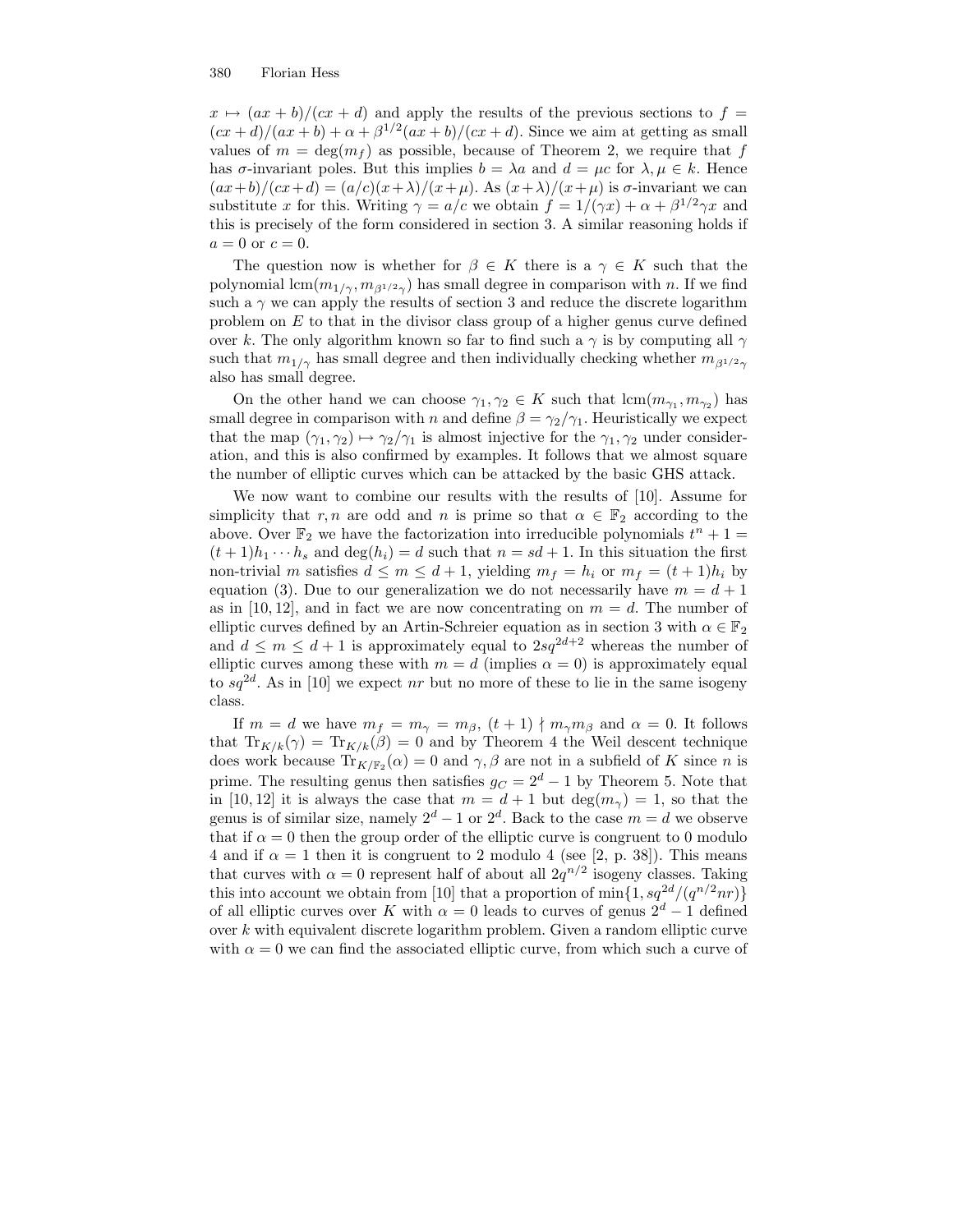genus  $2^d - 1$  can be computed, in running time  $N + O(q^{n/4+\epsilon})$  and probability  $\min\{1, N/q^{n/2}\},\,$  where  $N \leq sq^{2d}/(nr).$ 

The case  $n = 31$  and  $r = 5$  is particularly interesting since there is an IPsec curve [16] with  $\alpha = 0$  defined over  $\mathbb{F}_{2^{155}}$ . This case has  $d = 5$ ,  $s = 6$  and thus yields genus 31 which are feasible parameters according to [17]. The heuristic probability that a random elliptic curve gives rise to a curve of genus 31 is approximately  $2^{-52}$  with the method in [10], whereas now we obtain

$$
sq^{2d}/(q^{n/2}nr) \approx 2^{-32}.
$$

The only algorithm known so far to find the elliptic curves from which the corresponding higher genus curve are computed requires the order of  $sq^{2d}/(nr) \approx$  $2^{45}$  many operations in  $\mathbb{F}_{2^{155}}$   $(q^{n/4} \approx 2^{38}$  here). This is not so efficient, but still much faster than the Pollard methods on the original curves. One can however additionally argue that the security of elliptic curves over  $\mathbb{F}_{2^{155}}$  does now at least partially depend on the difficulty of the problem of finding such higher genus curves, and this problem has not been studied in detail yet.

# 5 Further Variations and Observations

It is of interest whether there are further variations or extensions of the GHS attack which would lead to smaller genera. In this section we investigate a number of such variations.

### 5.1 Subfields and Automorphisms

A possibility of improving the construction in section 2 and section 3 would be to consider subfields L of  $C_0$  and use  $\phi_{f,L} = N_{C_0/L} \circ \phi_f$  with  $\phi_f$  from Theorem 7 to map the discrete logarithm problem from  $Cl^0(E_f)$  to  $Cl^0(L)$ . If the kernel of  $\phi_{f,L}$  is small enough this would lead to a very substantial improvement, because the genus of subfields is usually much smaller.

To approach this question we first consider intermediate fields of the extension  $C_0/F_0$ . But in this case the kernel of  $\phi_{f,L}$  would contain the large prime factor, as shown in the full version of the paper, hence  $\phi_{f,L}$  and intermediate fields of  $C_0/F_0$  are not of any use.

We could still search for other subfields L of  $C_0$  which do not contain  $F_0$ and yield a small kernel of  $\phi_{f,L}$ . One way of obtaining such subfields could be via the fixed fields of automorphism groups of  $C$  containing the Frobenius automorphism. Indeed, if we had automorphisms  $\rho \in \text{Aut}(F/K)$  with  $\rho(\Delta_f) \subseteq$  $\Delta_f$  it should be possible to extend  $\rho$  to C in a similar way as it was done with  $\sigma$ , under not too restrictive conditions. However, we have not found such automorphisms for non-subfield curves. This does not rule out the existence of useful subfields  $L$  but it appears unlikely that such subfields exist except maybe in very rare cases.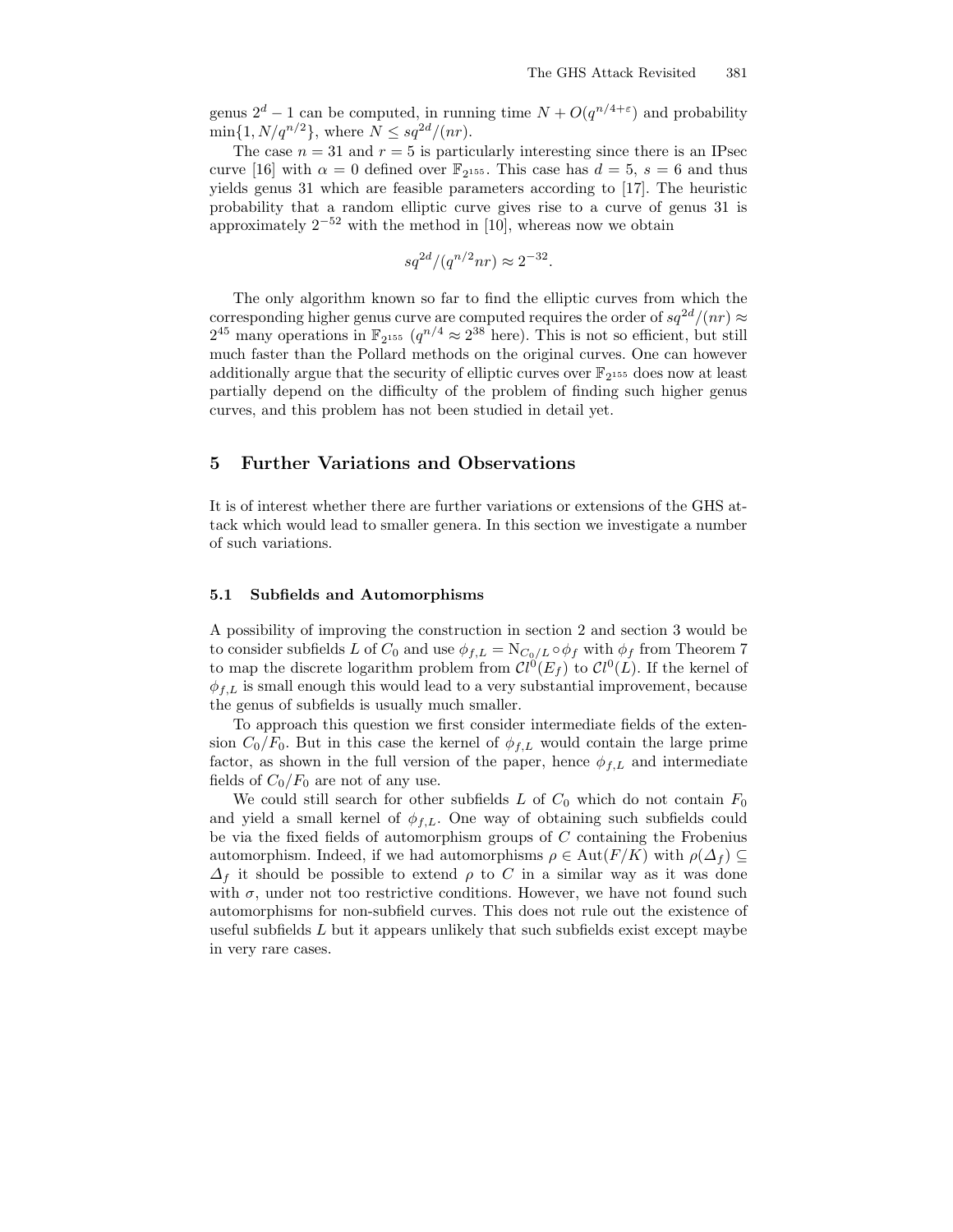Although automorphisms of  $C_0/F_0$  may not be useful to find suitable subfields  $L$  as indicated above, they could be of use to speed up the discrete logarithm computation in  $C_0$ . We are given  $2^{\deg(m_f)}$  automorphisms in  $G(C/F)$ . As shown in the full version of the paper, no automorphism in  $G(C/F)$  restricts to an automorphism of  $C_0$ , except when  $C_0$  is hyperelliptic, in which case we only obtain the hyperelliptic involution. It is still possible that  $C_0$  has automorphisms, but again we expect this to happen only in very rare cases.

### 5.2 Iterative Descent

Assume  $n = n_1 n_2$ . Instead of performing one descent from K to k we could consider descending first to  $\mathbb{F}_{q^{n_1}}$  and then to k. The problem here is that  $C_0$  is in general not an Artin-Schreier extension of degree 2 anymore so our techniques would not apply immediately. If we however start with an elliptic curve as in section 4 and consider an associated Artin-Schreier equation with  $\gamma \in \mathbb{F}_{q^{n_1}}$  we do have that  $C_0$  is hyperelliptic, or in other words that it is an Artin-Schreier extension of degree 2. This way we get the following interesting result.

Assuming the generic cases a descent from  $K$  to  $k$  leads to a hyperelliptic curve of genus of about  $2^{n-1}$  whereas a descent from K to  $\mathbb{F}_{q^{n_1}}$  gives a genus of about  $2^{n_1-1}$ . Using Theorem 2 the descent from  $\mathbb{F}_{q^{n_1}}$  to k finally results in a curve of genus about  $(2^{n_2} - 1)2^{n_1-1} \leq 2^{n_1+n_2-1}$ . Thus if  $n_1 \approx n_2$  this final curve has subexponential genus  $\approx 2^{2\sqrt{n}}$  instead of exponential genus  $\approx 2^n$ .

Let us look at the non generic cases for  $n = 155$ ,  $n_1 = 5$ ,  $n_2 = 31$ . The smallest non-trivial descent from  $\mathbb{F}_{2^{155}}$  to  $\mathbb{F}_{2}$  leads to a genus of about  $2^{20}$ . On the other hand there are descents from  $\mathbb{F}_{2^{155}}$  to  $\mathbb{F}_{2^5}$  which result in genus  $2^5 - 1$ . Assuming the generic case  $m = 5$  for the descent from  $\mathbb{F}_{2^5}$  to  $\mathbb{F}_{2}$  then gives a genus less than or equal to  $(2^5 - 1)^2$ .

While theoretically interesting it does not appear that these results have any practical implications.

### 5.3 Descent from Extensions

If the descent from  $\mathbb{F}_{q^n}$  to  $\mathbb{F}_q$  does not yield a small enough genus one could apply a change of variable to obtain a defining equation of  $E_f$  defined over an extension field  $\mathbb{F}_{\tilde{q}^n}$  and descend to  $\mathbb{F}_{\tilde{q}}$ , thereby possibly yielding a smaller genus over another small base field for some suitable  $\tilde{q}$  and  $\tilde{n}$ .

At least for prime  $n$  this approach will however not give an improvement. To see this we note that for any n the degrees of the irreducible factors in  $\mathbb{F}_p[t]$ of  $t<sup>n</sup> - 1$  corresponding to primitive *n*th-roots of unity equal the multiplicative order m of p modulo n. This m is the smallest value of  $\deg(m_f)$  which can occur for an elliptic curve over  $\mathbb{F}_{q^n}$  which is not already defined over a subfield. For prime *n* this *m* is usually very big. Let  $\tilde{m}$  be the multiplicative order of p modulo  $\tilde{n}$ . The genus for a descent by  $\tilde{n}$  is then approximately at least  $p^{\tilde{m}}$ . Thus, if  $n | \tilde{n}$  then  $\tilde{m} \geq m$  and the genus can only be bigger than before. If otherwise  $n \nmid \tilde{n}$  then  $n \mid [\mathbb{F}_{q} : \mathbb{F}_{p}]$  because n is prime and thus  $\mathbb{F}_{q}$  is too big.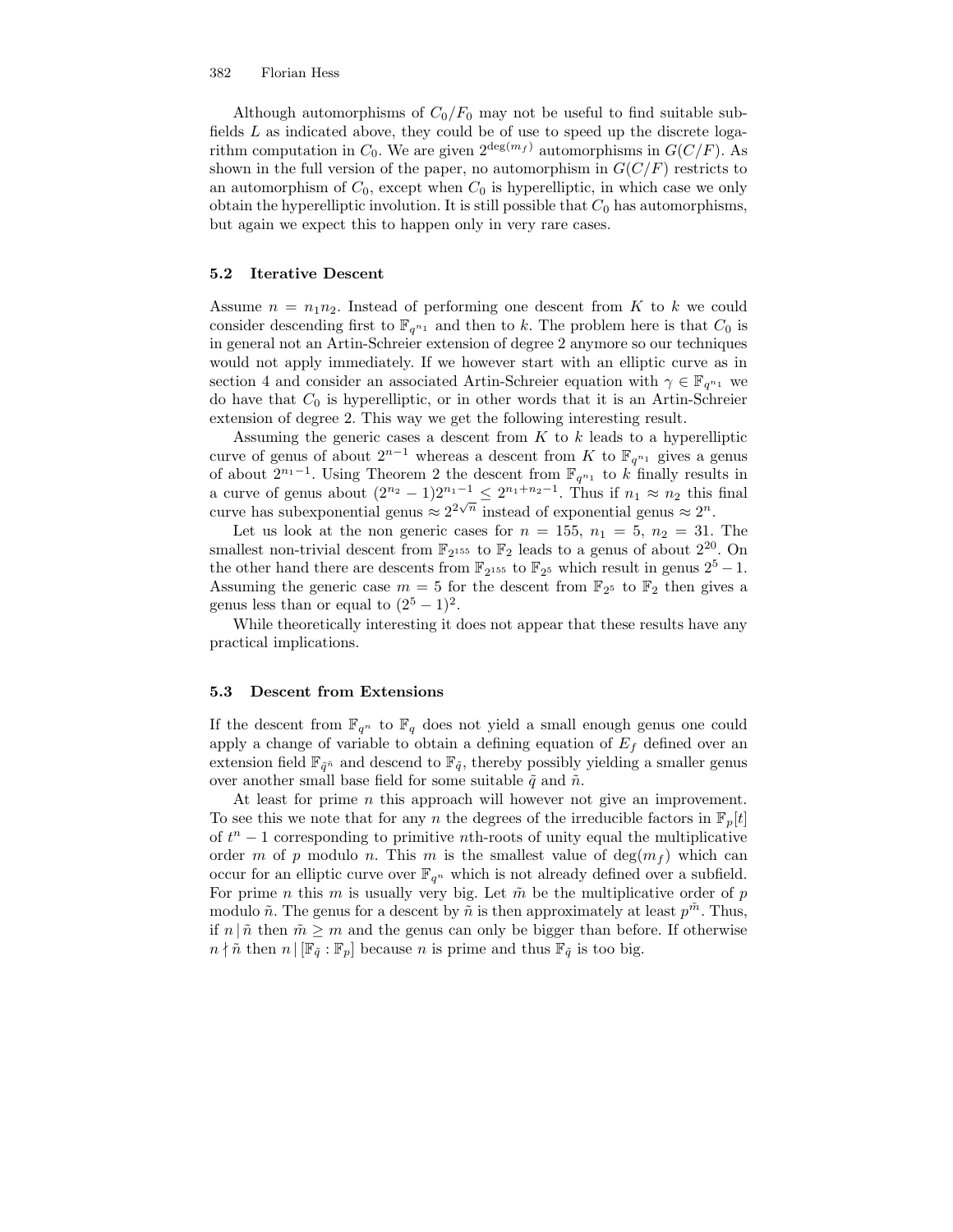For composite  $n$  there may be improvements possible. Again, there are descents from  $\mathbb{F}_{2^{155}}$  to  $\mathbb{F}_{2}$  which yield genus approximately  $2^{20}$ , whereas the corresponding descents from  $\mathbb{F}_{2^{155}}$  to  $\mathbb{F}_{2^5}$  yield genus about  $2^5$  while  $\mathbb{F}_{2^5}$  is still fairly small.

### 5.4 Other Composita

The field composita in section 2 and section 3 depend on the choice of the base field  $F = K(x)$  within the function field  $E<sub>f</sub>$ . We want to investigate what happens if other or no subfields are used, in the case of elliptic function fields  $E_f$  in characteristic two.

If  $K(x_1)$  and  $K(x_2)$  are any two rational subfields of index 2 of the elliptic function field  $E_f$  then there is an automorphism  $\tau_Q \in \text{Aut}(E_f/K)$  induced by a point translation map  $P \mapsto P + Q$  such that  $\tau_Q(K(x_1)) = K(x_2)$ . Namely, we may assume that  $x_1$  and  $x_2$  are x-coordinates of Weierstrass models. Then Q is the point where  $x_2$  has its pole. We conclude that  $E_f/K(x_1)$  and  $E_f/K(x_2)$  are isomorphic and hence it does not matter which rational subfield of index two is taken in section 2 and section 3.

The methods of section 2 and section 3 do not apply readily to other subfields of  $E_f$ . We make a few comments on what can be expected in terms of arbitrary field composita.

Elliptic subfields as common base fields  $F$  are not of any use. The extensions  $E_f/F$  are abelian and unramified so any compositum C will be unramified over  $F$  as well. This however means that  $C$  has genus 1 and is again an elliptic function field. The corresponding elliptic curves are all isogenous. Should there be a Frobenius automorphism on  $C$  then this would mean that the elliptic curve corresponding to  $E_f$  is isogenous to an elliptic curve defined over the small finite field  $k$ . Other aspects of isogenous elliptic curves have been exploited in [10].

All other subfields F must be rational of index  $\geq$  3, and such fields will indeed lead to alternative constructions. In order to estimate the resulting genus we remark that essentially the lower bound in Theorem 2 remains valid in more general situations: Similar to section 2 assume we are given  $C$  with a Frobenius automorphism  $\sigma$  with respect to  $K/k$  and an elliptic function field E with  $E \subseteq C$ such that  $C = E(\sigma E) \cdots (\sigma^{m-1} E)$  for  $m \leq n$  minimal. If  $E(\sigma E)$  does not have genus  $\geq 2$  then it has genus 1 and  $E(\sigma E)/E$  as well as  $E(\sigma E)/\sigma E$  are unramified. This yields an unramified pyramid of fields. It follows that C is unramified over E and is hence elliptic, which reduces us to the uninteresting case discussed above. So assume that  $E(\sigma E)$  has genus  $\geq 2$ . Using the Riemann-Hurwitz genus formula we obtain that the genus of C is then bounded by  $g_C \geq [C : E(\sigma E)] + 1$ and  $[C: E(\sigma E)] \geq 2^{m-2}$ . If the fields  $\sigma^i E$  are linearly disjoint over a common base field F with  $\sigma F \subseteq F$  we even have  $[C: E(\sigma E)] \geq [E:F]^{m-2}$ . The genus is thus exponential in m.

The main objective is hence again to minimize  $m$  in comparison with  $n$ . A possible generalization of the Artin-Schreier construction could be to use additive polynomials over a common rational base field F. This would lead to values of  $m$  similar as in section 3 but could apply in more or additional cases. However,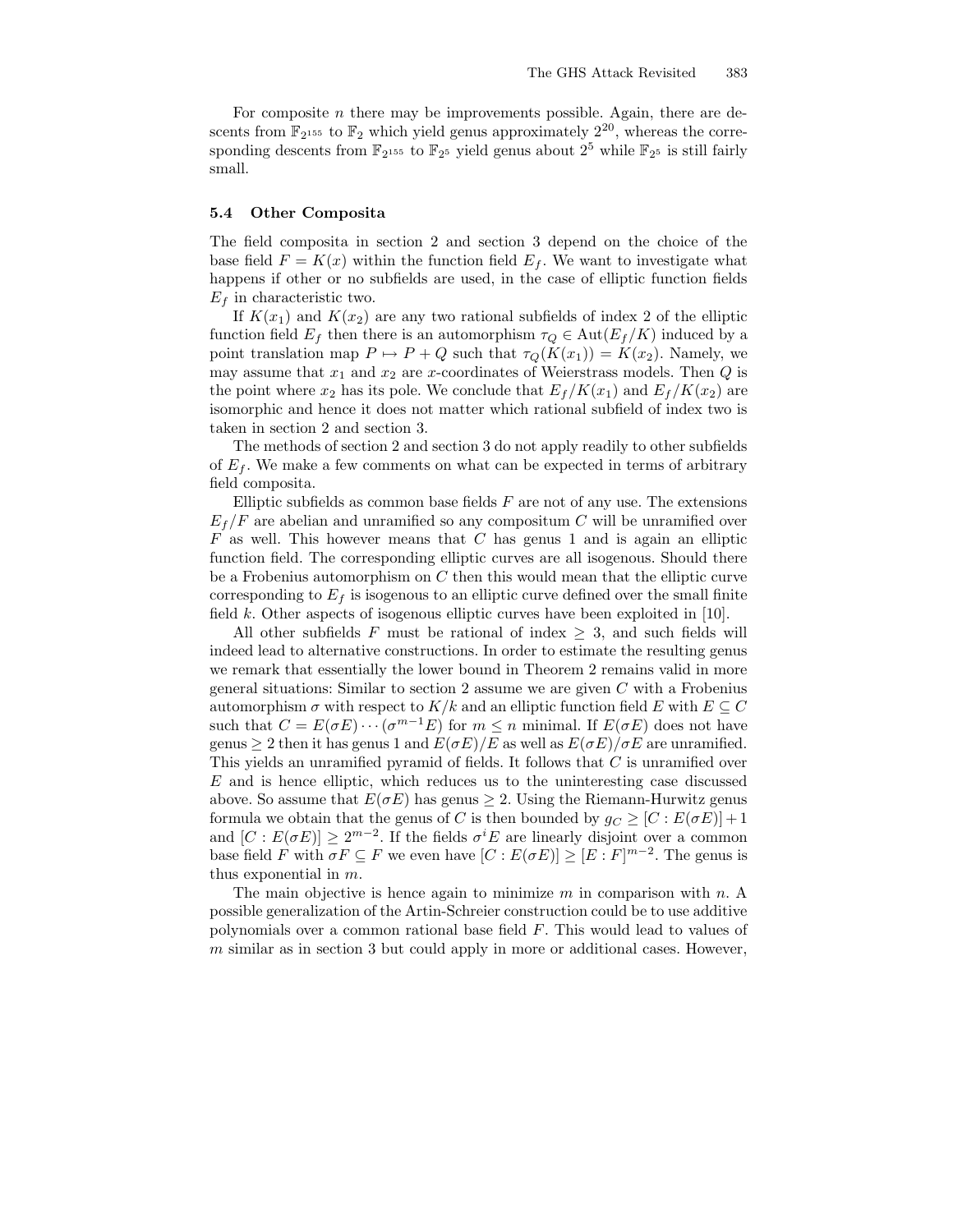as F would have index  $2^s$  in E for  $s \geq 2$  the genus bound would rather be  $g_C \ge 2^{s(m-2)} + 1$ , much larger than the construction of section 3.

Theoretically there could also be completely different constructions of  $C$  given E and its conjugated fields. To be effective they would need to achieve a good "compression" rate, i.e. small value of  $m$ , because of the above lower bound for the genus. We do not know whether such constructions exist.

### 5.5 The GHS Attack in Characteristic Three

Weil descent with Artin-Schreier extensions can also be carried out for elliptic curves in characteristic three. Here Artin-Schreier equations which define elliptic curves have to be of the form  $y^3 - y = ax^2 + b$  with  $a, b \in K$ . We thus expect to map the discrete logarithm problem to curves of genus  $\Theta(3^{\deg(m_f)})$  with  $f =$  $ay^2 + b$ . We remark that if  $a = 1$  we would again obtain an Artin-Schreier extension of degree 3.

Elliptic curves defined in this way are always supersingular and admit subexponential attacks via the MOV and FR reductions anyway [8, 19] (with subexponential parameter  $1/3$  instead of  $1/2$ ). We would expect these attacks to be more efficient than the GHS attack. Of course, analogous remarks hold for elliptic curves in even characteristic.

We remark that the main use of elliptic curves in characteristic three appears to be in identity based cryptography [3]. For efficiency reasons one usually considers supersingular curves. An alternative Weil descent construction for ordinary elliptic curves in characteristic three is described in [1].

### 6 Algorithmic Issues

So far our main objective was to investigate whether there exist curves of sufficiently small genus to whose divisor class group the discrete logarithm problem could be faithfully transferred. In this section we briefly discuss how to obtain explicit models for the resulting curves of section 2 and section 3 and how to perform an index calculus method for solving the discrete logarithm problem. Note that the curves we are considering are no longer necessarily hyperelliptic. Also, the most expensive step will be the solving the discrete logarithm and not the computation of the final curve and mapping the discrete logarithm.

### 6.1 Explicit Models and mapping the discrete Logarithm

We first exhibit an explicit model for C. Let  $m = \deg(m_f)$ . Note that the classes of  $\sigma^{i}(f)$  for  $0 \leq i \leq m-1$  form an  $\mathbb{F}_{p}$ -basis of  $\Delta_{f}/\wp(F)$ . From Theorem 1 it follows that C is obtained by adjoining one root of every  $y^p - y - \sigma^i(f)$  to F. In other words,  $C = F[y_0, \ldots, y_{m-1}]/I$  where I is the ideal of the polynomial ring  $F[y_0, \ldots, y_{m-1}]$  generated by the polynomials  $y_i^p - y_i - \sigma^i(f)$  for  $0 \le i \le m-1$ . We write  $\bar{y}_i$  for the images of the  $y_i$  in C and abbreviate  $\bar{y} = \bar{y}_0$ .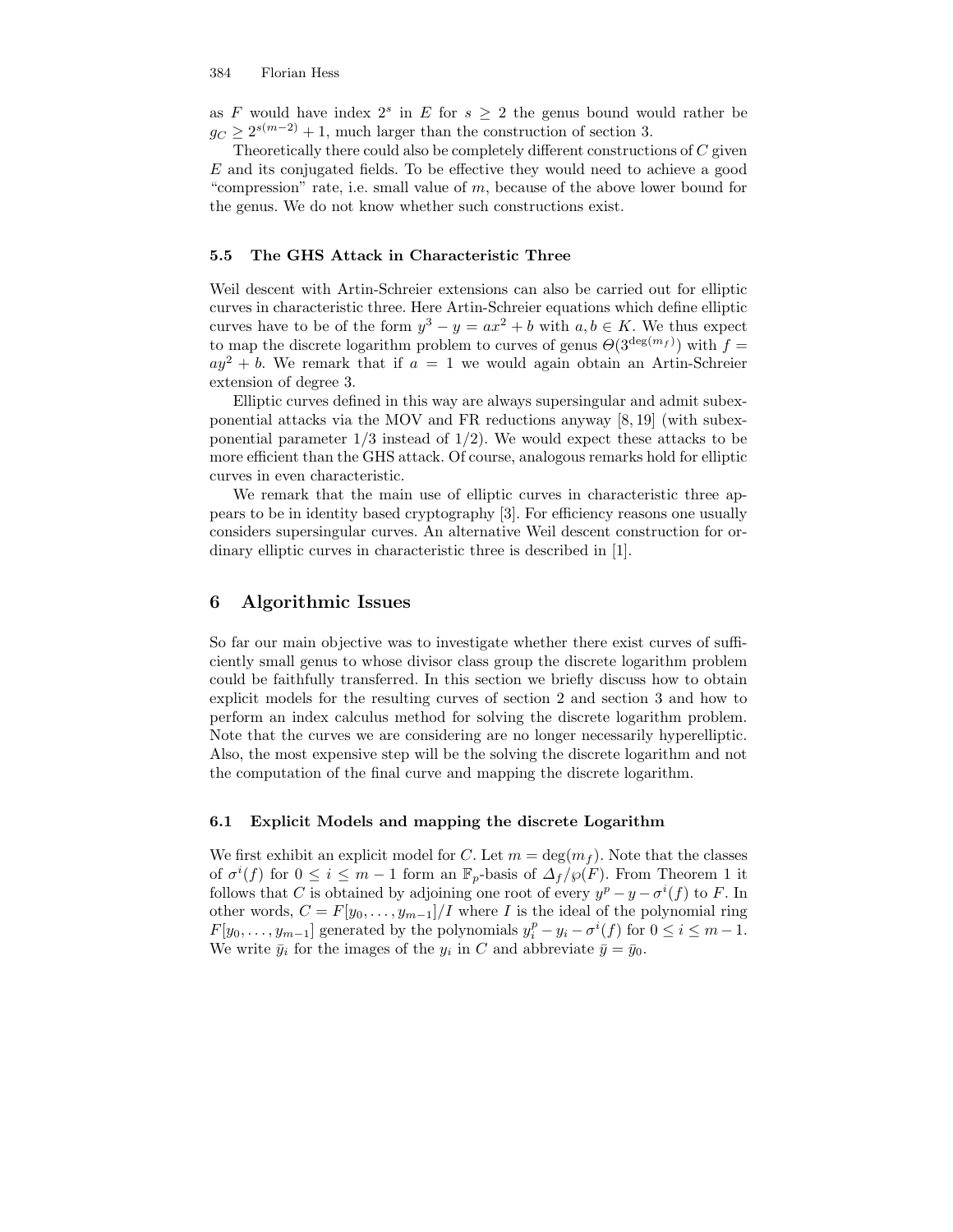Assume that  $\sigma$  extends to a Frobenius automorphism of C with respect to K/k, again denoted by  $\sigma$ . After possibly replacing  $y_i$  by  $y_i + \mu_i$  for some  $\mu_i \in \mathbb{F}_p$ we have that  $\sigma(\bar{y}_i) = \bar{y}_{i+1}$  for  $0 \leq i < m-1$  and  $\sigma(\bar{y}_{m-1}) = v - \sum_{i=0}^{m-1} \lambda_i \bar{y}_i$  holds, where the  $\lambda_i \in \mathbb{F}_p$  are the coefficients of  $m_f = \sum_{i=0}^m \lambda_i t^i$  and  $v \in F$  satisfies  $v^p - v = \sum_{i=0}^m \lambda_i \sigma^i(f)$ . Such v will be determined up to addition of an element in  $\mathbb{F}_p$ , and usually only one of the p choices of v will be the correct choice so that  $\sigma$  has order n on C. We obtain an explicit representation of the operation of  $\sigma$  on  $C$ .

The field  $C_0$  is the fixed field of  $\sigma$  in C. Let  $F_0 = k(x)$  be the fixed field of  $\sigma$  in  $F = K(x)$ . Define  $\tilde{y} = \sum_{i=0}^{n-1} \sigma^i(\mu \bar{y})$ , where  $\mu$  is a normal basis element of K over  $\mathbb{F}_p$ . Then  $C_0 = F_0(\tilde{y})$ , because  $\tilde{y} \in C_0$  and  $C = F(\tilde{y})$ , which in turn holds because  $\tilde{y}$  has  $[C : F]$  different conjugates under  $G(C/F)$ . To see the last statement let  $\tau \in G(C/F)$  and observe that  $\sigma \tau \sigma^{-1} \in G(C/F)$ . Define  $\lambda(\tau) = \tau(\bar{y}) - \bar{y} \in \mathbb{F}_p$ . The map  $\tau \mapsto (\lambda(\sigma^{-i}\tau\sigma^{i}))_{0 \leq i \leq n-1}$  is injective because the right hand side values determine  $\tau$  on all conjugates  $\sigma^{i}(\bar{y})$ . Then a short calculation shows  $\tau(\tilde{y}) = \tilde{y} + \sum_{i=0}^{n-1} \sigma^i(\mu) \lambda(\sigma^{-i} \tau \sigma^i)$ . Since  $\mu$  is a normal basis element we can conclude that  $\tilde{y}$  has indeed  $[C : F]$  different conjugates. By computing the characteristic polynomial of  $\tilde{y}$  over F in C we thus obtain a defining polynomial for  $C_0$  in  $F_0[t]$ .

The discrete logarithm can be mapped from  $E_f$  to  $C_0$  using the conorm map  $Con_{C/E_f}$  followed by the norm map  $N_{C/C_0}$ . We give a very rough description of how this can be accomplished. It is best to work with suitable subrings (Dedekind domains)  $R_{E_f}$ ,  $R_C$  and  $R_{C_0}$  and ideals in these rings such that the ideal class groups are similar enough to the divisor class groups (preserving the large prime factor for example). The conorm of a given ideal in  $R_{E_f}$  then becomes the ideal generated in  $R_C$  by the given ideal included in  $R_C$ . Using general techniques we can compute a representation  $\bar{y} = h(\tilde{y})$  with  $h \in F[t]$ . For the norm ideal we then form the product of the conjugated ideals in  $R_C$  using  $\sigma$ . Substituting  $h(\tilde{y})$ for  $\bar{y}$  and some further steps yield generators of the norm ideal in  $R_{C_0}$ .

#### 6.2 Index Calculus

Index calculus methods are employed for solving the discrete logarithm in the multiplicative group of finite fields or the divisor class group of hyperelliptic curves. They also apply to the divisor class group of general curves. We outline some of the main issues in our situation.

The basic observation is that every divisor class of  $C_0$  of degree  $g_{C_0}$  can be represented by an effective divisor of the same degree. Such a divisor decomposes uniquely into a sum of places of certain degrees and multiplicities just like the case of rational integers and prime factorizations, and smoothness probabilities hold. Computing these divisor class representatives can be done by reduction techniques as described in [14], and this leads also to a way of computing in the divisor class group of  $C_0$  which generalizes the Cantor method for hyperelliptic curves. We remark that for hyperelliptic curves addition takes  $O(g_{C_0}^2)$  operations in k whereas for a general  $C_0$  addition takes  $O(g_{C_0}^4)$  operations in k, and is hence considerably slower.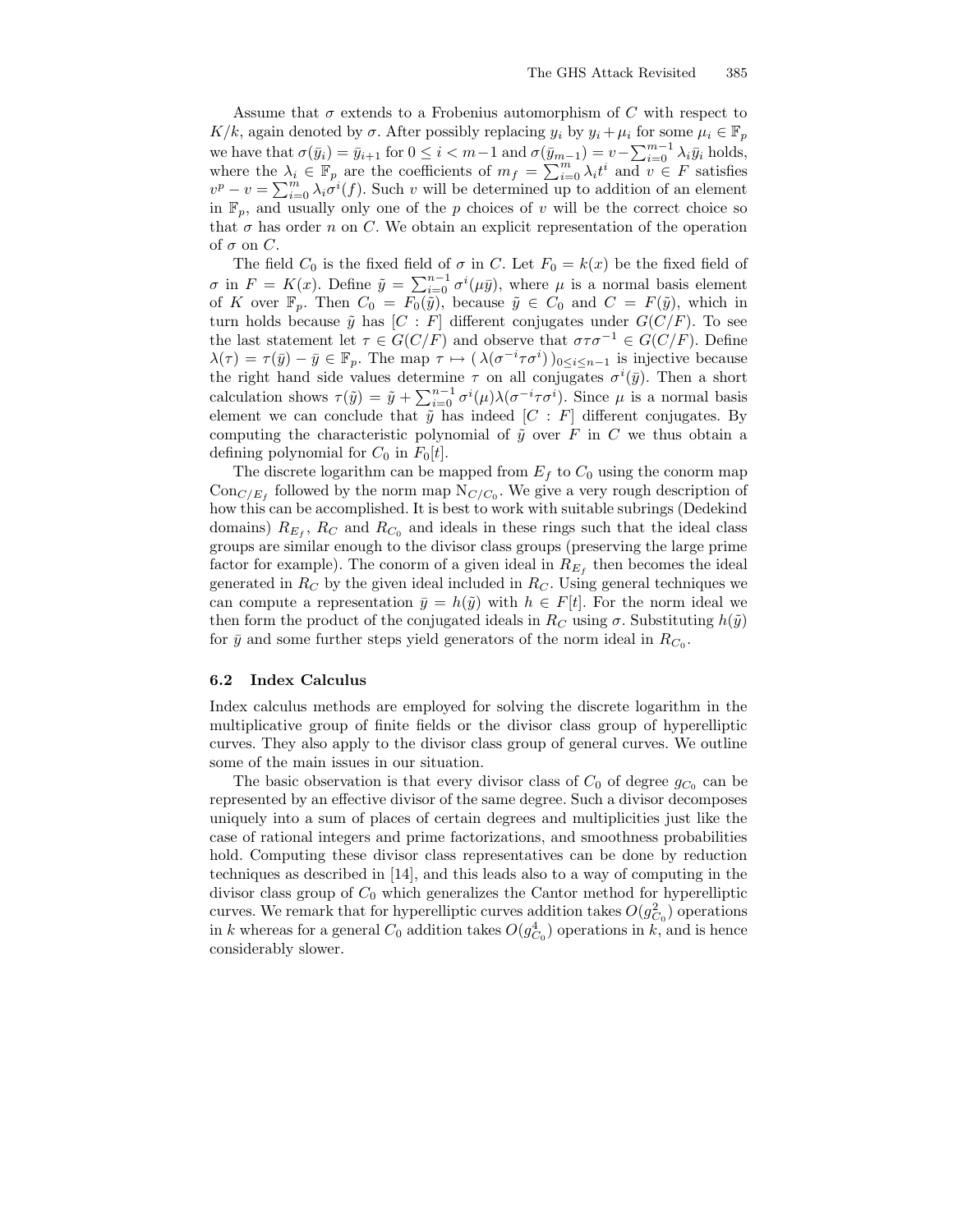The number of effective divisors of degree less than or equal to  $g_{C_0}$  containing places of degree less than or equal to d can usually be expressed as some explicit proportion of  $q^{g_{C_0}}$ . For example, for  $g_{C_0} \to \infty$  and q fixed we have that this number of smooth divisors is approximately at least  $q^{g_{C_0}} \exp(-(g_{C_0}/d) \log(g_{C_0}/d))$ for  $g_{C_0}^{c_1} \leq d \leq g_{C_0}^{c_2}$  and  $0 < c_1 < c_2 < 1$  fixed. From our formula for the  $\sum_{h\in S} s(h)$  by taking degrees, and then for the cardinality of the divisor class characteristic polynomial of Frobenius of  $C_0$  in Theorem 8 we see that  $g_{C_0}$  = group  $\#\mathcal{C}l^0(C_0) = q^{g_{C_0}}\prod_{h\in S}(1+O(q^{-s(h)/2}))$  by evaluating at 1. For every  $h \in S$  we have that  $s(h) \mid n$ , and the number of  $h \in S$  with  $s(h) \mid s$  for given  $s \mid n$ is less than or equal to  $p^s$ . If the number of divisors of n is  $O(log(g_{C_0}))$  and  $q \geq p^2$ it follows that  $\#\mathcal{C}l^0(C_0) = q^{g_{C_0}} \prod_{s|n} \prod_{s(h)=s} (1 + O(p^{-s(h)})) = O(q^{g_{C_0}} g_{C_0}^c)$  for some constant  $c > 1$ , and we expect this to be essentially true for  $q = p$  because of possible alternating signs of the trace terms. Dividing the number of smooth divisors by the class number it is hence reasonable to expect that a proportion of  $\exp(-(1+o(1))(g_{C_0}/d)\log(g_{C_0}/d))$  of all divisor classes of degree  $g_{C_0}$ will be representable by a smooth divisor, thus leading to the usual smoothness probability. This would allow for an in  $g_{C_0}$  subexponential running time with parameter 1/2 for solving the discrete logarithm. Fore more details on computing discrete logarithms for general curves see [15].

# 7 Acknowledgements

The author would like to thank N. P. Smart and S. Galbraith for helpful comments, and for the support by an EPSRC grant.

# References

- 1. S. Arita. Weil descent of elliptic curves over finite fields of characteristic three. In T. Okamoto, editor, Advances in Cryptology - ASIACRYPT 2000, LNCS 1976, pages 248–258, Kyoto, 2000. Springer-Verlag, Berlin-Heidelberg-New York.
- 2. I. Blake, G. Seroussi, and N. Smart. Elliptic Curves in Cryptography. LMS Lecture Notes Series 265. Cambridge University Press, Cambridge, 1999.
- 3. D. Boneh and M. Franklin. Identity-based encryption from the Weil pairing. In J. Kilian, editor, Advances in Cryptology - CRYPTO 2001, LNCS 2139, pages 213–229. Springer-Verlag, Berlin-Heidelberg-New York, 2001.
- 4. C. Pandu Rangan and C. Ding, editors. Progress in Cryptology INDOCRYPT 2001, LNCS 2247, Chennai, India, 2001. Springer-Verlag, Berlin-Heidelberg-New York.
- 5. M. Ciet, J.-J. Quisquater, and F. Sica. A secure family of composite finite fields suitable for fast implementation of elliptic curve cryptography. In C. Pandu Rangan and C. Ding [4], pages 108–116.
- 6. C. Diem. The GHS-attack in odd characteristic. submitted, 2002.
- 7. G. Frey. How to disguise an elliptic curve. Talk at ECC' 98, Waterloo, 1998.
- 8. G. Frey and H.-G. Rück. A remark concerning  $m$ -divisibility and the discrete logarithm in the divisor class group of curves. Math. Comp., 62:865-874, 1994.